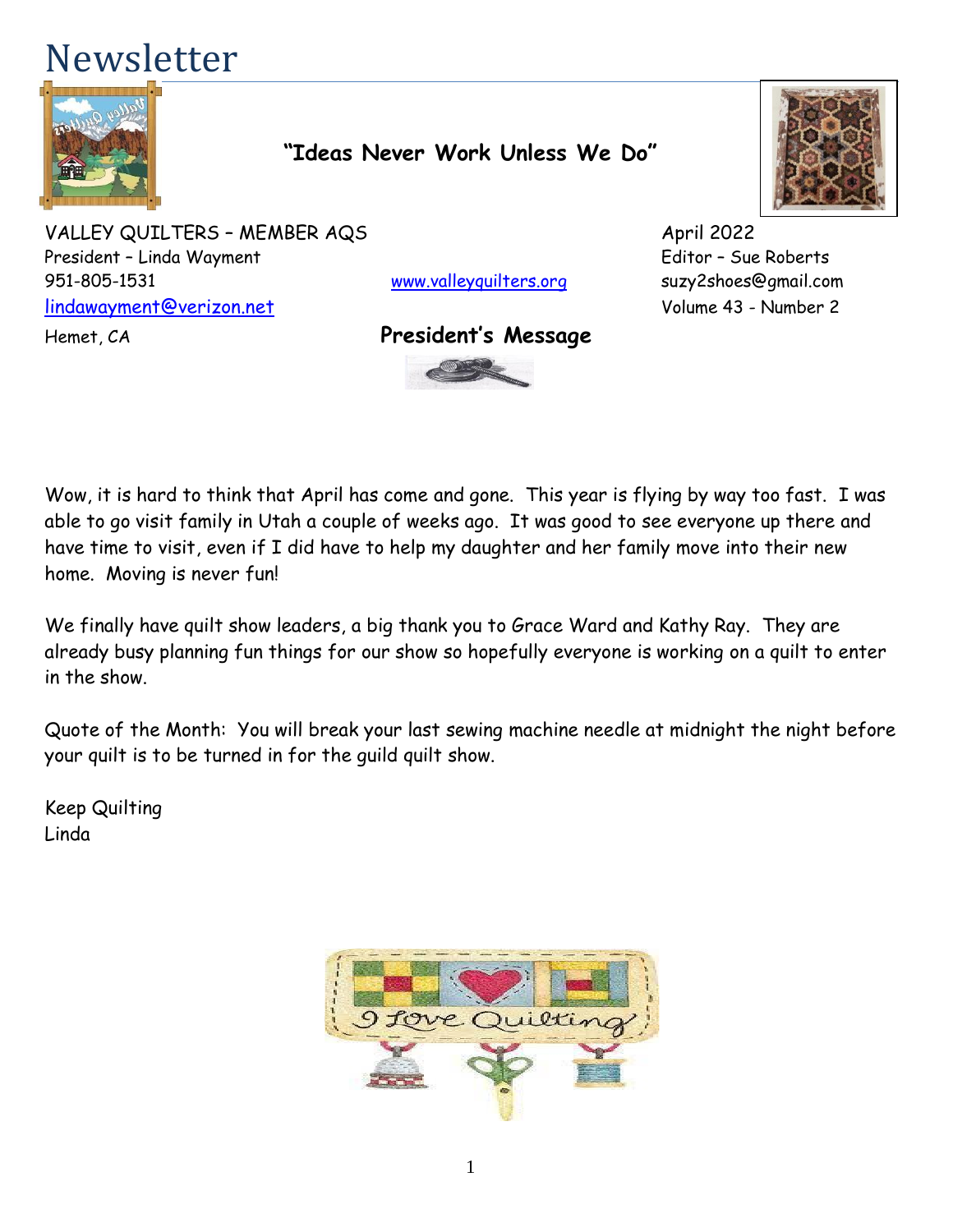#### **Programs**

Linda St. Jean and Pat Newsom 1 st Vice Presidents **April** will feature our "Scholarship Announcements"

#### **COMING EVENTS** - May thru July

**May**: "PRECUT PARADISE" – presented by Lynn Brown who will provide tips, tricks and techniques for using Jelly Rolls, Charm Packs, layer Cakes & Fat Quarters.

**June: "Between Stitches"** Quilt Store will save us gas money and bring the store to us. More to spend on the latest MUST HAVES in the quilt world.

**July: "Applique Journey** with Becky McDaniel who will share her many Applique projects and then teach us her unique applique technique in a Wednesday 7/27 WORKSHOP-SIGN UP NOW!!

> **Best of Show 2022 Presentation Billie Kercmar**



# Quilters Calendar

| Apr 25                                      | 9:00am Needle Yakkers<br>Valley Wide-Back building                                   |  |
|---------------------------------------------|--------------------------------------------------------------------------------------|--|
| Apr 26                                      | VQ Guild Meeting - Seven<br>Hills 9:30am/Scholarship<br><b>Brunch/Closed Meeting</b> |  |
| May 2                                       | 9:00am Needle Yakkers<br>Valley Wide-Back building                                   |  |
| May 9                                       | 9:00am Needle Yakkers<br>Valley Wide-Back building                                   |  |
| May 9                                       | 9:00am VQ Board<br>meeting/Valley Wide-Back blg                                      |  |
| May 14                                      | 9:00am VQ Sew Together<br>Day Valley Wide-Back building                              |  |
| May 16                                      | 9:00am Needle Yakkers<br>Valley Wide-Back building                                   |  |
| May 19                                      | 9:00am VQ Sew Together<br>Day Valley Wide-Back building                              |  |
| <b>May 23</b>                               | 9:00am Needle Yakkers<br>Valley Wide-Back building                                   |  |
| May 24                                      | VQ Guild Meeting - Seven<br>Hills 9:30am/Lynn Brown Tips<br>& Techniques             |  |
| <b>SCCQG's List of Upcoming Quilt Shows</b> |                                                                                      |  |
| May 14-15                                   | Antelope Valley Quilt Assoc.<br>"Glories So. Ca. 2022 Quilt<br>Show". WWW.avga.org   |  |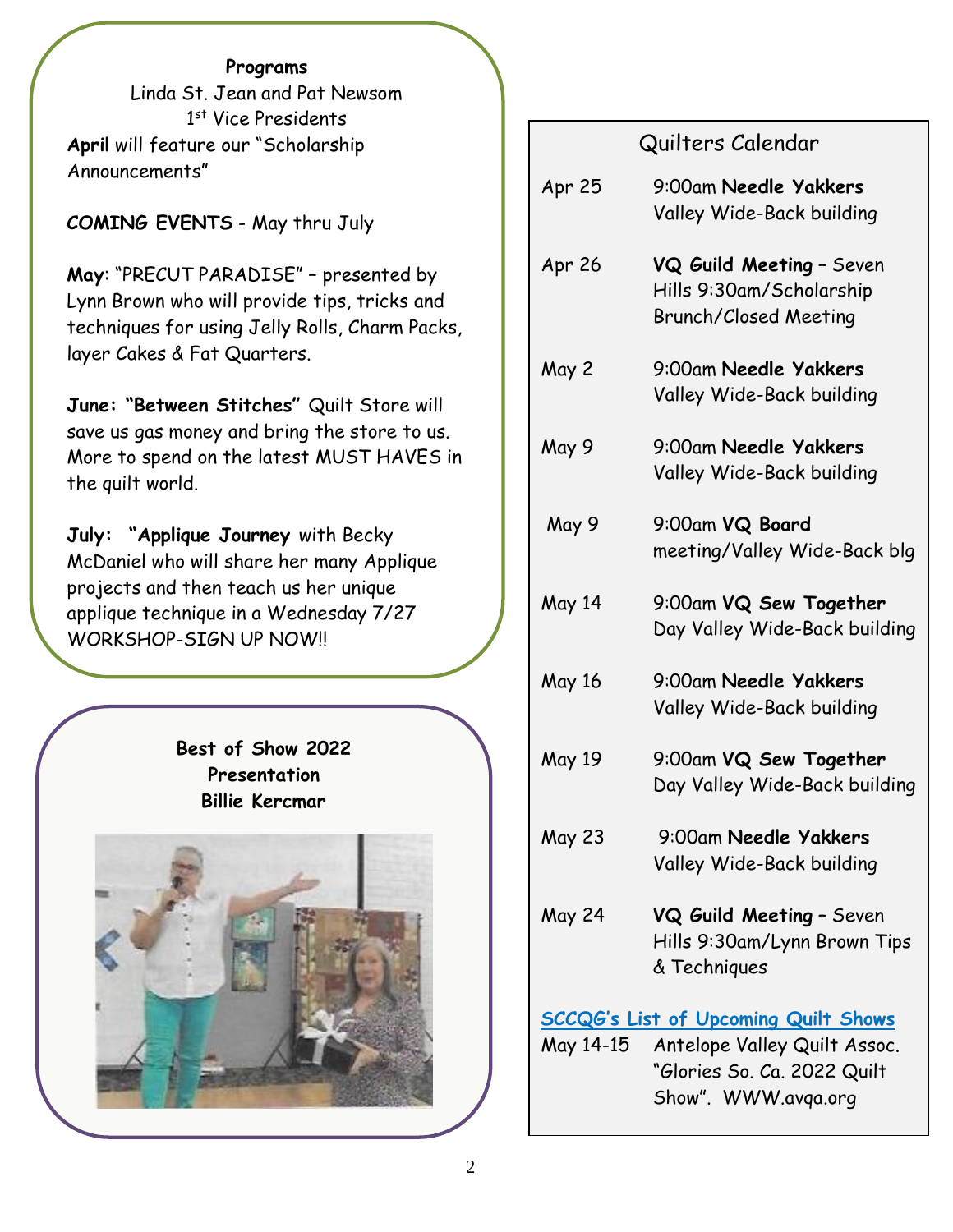

# **April 2022 May 2022**

- Apr 6 Diane Elms Apr 10 Nancy Smith
- Apr 22 Barbara Cole
- Apr 22 Kathleen Reinders
- Apr 27 Shiralyn Yates
- Apr 28 Sharon Deuber

- May 7 Kathy Ray
- May 8 Cleta Colston
- May 9 Barbara Mages
- May 9 Diane Porter
- May 15 Janet Swindell

# **Membership**

Grace Ward, 2nd Vice President

I am looking forward to our April meeting giving away our scholarships and quilts to our chosen students. The April meeting is a closed meeting for guests. We have 87 members at this time. Be sure to speak to someone you do not know as we want everyone to feel like they are amongst family.

Our two new members are:

Sharon Deuber (Returning member) 585 Parnevik Drive Hemet, CA 92545 760-500-0077 BD 04/28 [Sharon@boinv.net](mailto:Sharon@boinv.net)

Dawna-Rae Rankins (Lutynski) 23410 Continental Way Canyon Lake, CA 92587 Cell 951-447-1274 BD 08/12 [dawnaraerankins@gmail.com](mailto:dawnaraerankins@gmail.com)

#### **Scholarship Luncheon** Lorie Mathis

Hello Ladies,

Are you all ready to have your first potluck since Covid? Let's make it a good one, enjoy the morning, the food and help our guests feel comfortable and welcome. Look forward to seeing everyone.

> **Scholarship Winners** Judy Bjorklund

> > **Taquitz High** Marilyn Rojas Alexander Lopez

**San Jacinto High** Joseph Salazar

**West Valley High** Michele Serrato

#### Congratulations to all!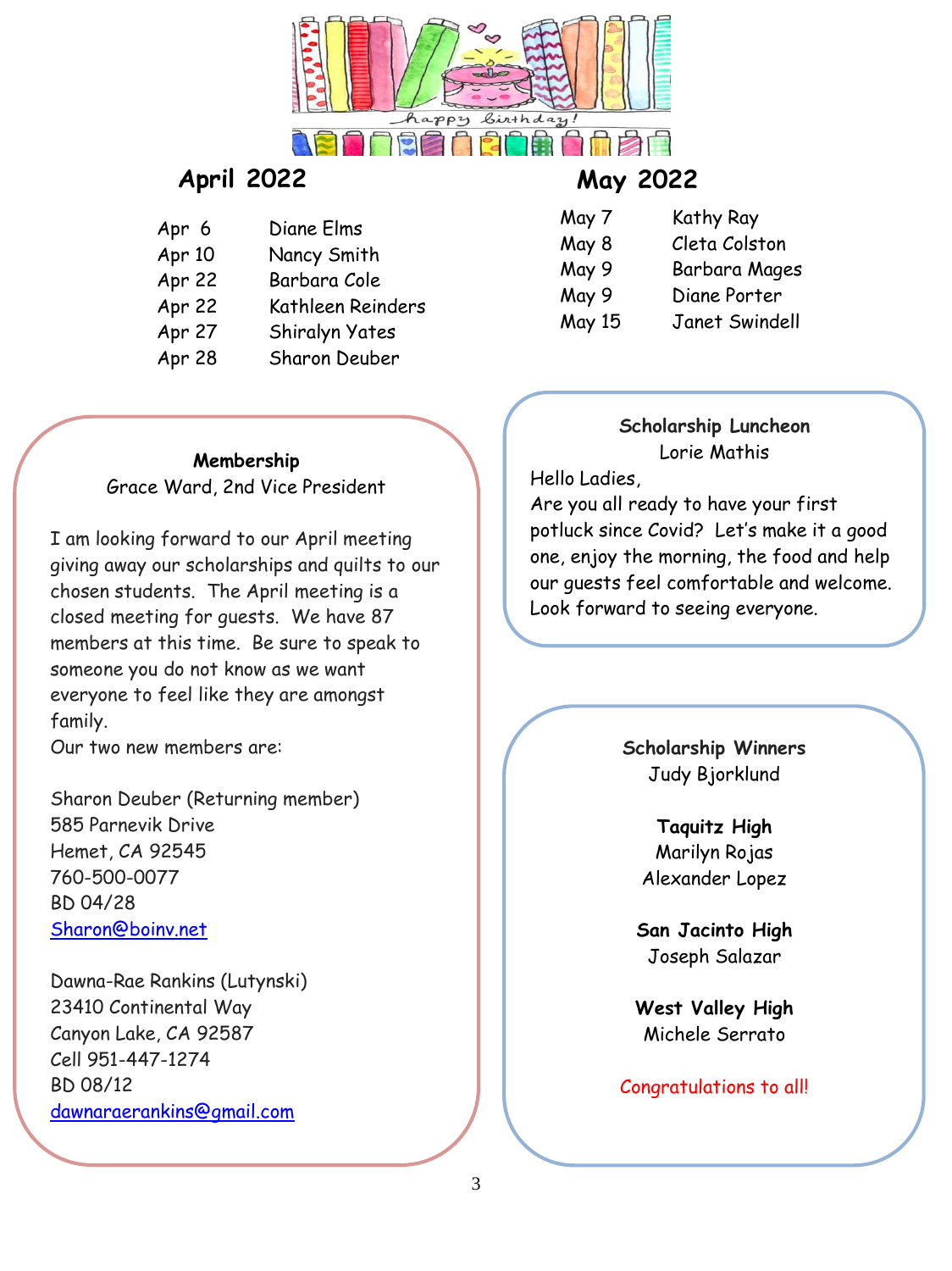#### **Block of the Month** Edna Hornkohl



#### **Suzanne Wade**

You may notice I won't be there - - sidetracked by surgeries, however, the Quirky Quilters Friendship Group to the rescue. They will be picking up the tickets, prizes, etc. We need to keep the momentum going for a few more months – based on the last balance during the treasurer's report, I think we're back to being on solid ground, but you know, there's always room for more and the opportunity for good speakers and lessons. So please bring your wonderful birthday presents so we may share your treasures while adding to the Guild's coffers. I thank you all for your continued support in the Door Prizes and ask **PLEASE, PLEASE** that the **birthday people** get there early so your treasure can get more tickets in the bucket!!!

Also, I wanted to share with everyone what the Quirky Quilters made for me and brought to the hospital for me to hang on my hook. Some of the nurses and doctors enjoyed the humor, others it took a beat, one even said, "but I'm not a GI doctor" and he's the one that took out the infected fall bladder.



Looking forward to seeing your Aloha Sam or Sue or both. Bring your finished square to get your name in the drawing.

#### **Mini Quilt Raffle** Kathy Barbay

I hope everyone has been enjoying the monthly mini quilt raffle! The quilts have been so adorbale and greatly prized! I would like to ask for more people to sign-up to make monthly quilts. Please give me a call and I will sign you up for a future month!

Thanks in advance for your donation!



#### **We Need your Quilting Donations** Sharon Brewer

Don't forget as you do your spring cleaning to donate any quilting related items to be priced and sold at 2<sup>nd</sup> Time Around.

I can be contacted at

 $\overline{a}$ 

4

[clintsharon76@yahoo.com](mailto:clintsharon76@yahoo.com) or drop off at 2830 Jasmine Circle, Hemet **Thanks!**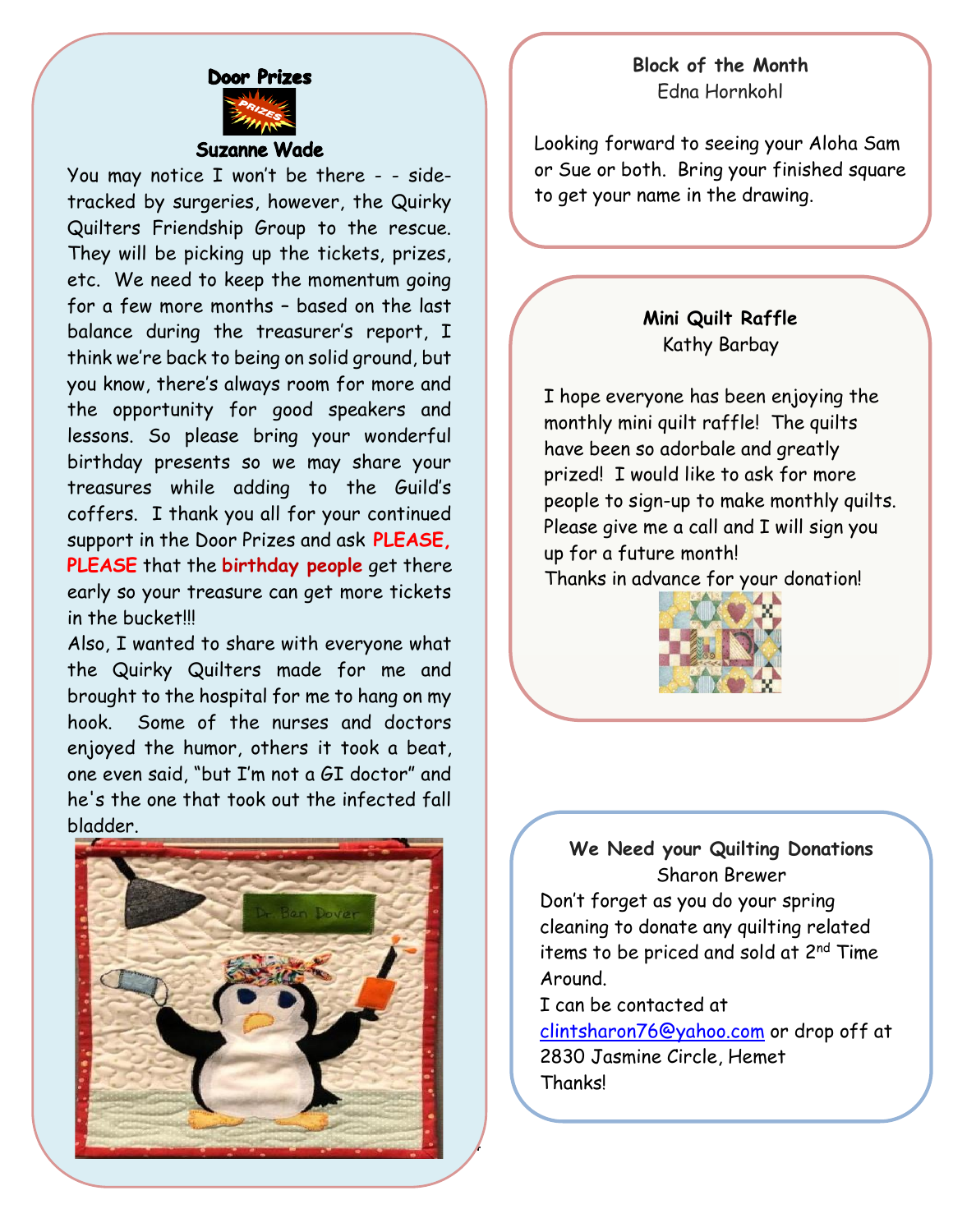### **Mini Workshops** Ronda McCord

#### **Workshops will be at**

Valley-Wide Recreation Center in the building behind the tennis courts. Look for the RED door! **Starting Time: 9:00am**

#### **(Unless noted otherwise)**

Mini workshops are for sharing techniques and skills with our guild members. A \$5 fee is required at time of sign up or at least the month before the scheduled mini workshop. It will be returned to you at the workshop, if you attend.

**Upcoming Mini Workshops:**

#### **Applique Basics, Wanda Souza**

This class will be about Applique basics to sharpen your skills.

**Class to be taught by Suzanne Wade.**  More information to follow.

Thank you to everyone who volunteered to teach the workshops. **Bring your own lunch & beverage to the mini workshops** Hope to see you there!

**Valley Quilters (VQ) Sew Together Day** Nancy Alaskin

5 machine projects. We meet in the Yakkers Sew Days at Valley Wide twice every month, besides Yakkers that is. Check the calendar for the dates and times. See you there to sew on whatever you want to bring, hand or building.

#### **Yakkers and Philanthropy Projects** Jan Lawrence

Join the fun on Mondays from 9AM to 12PM at Valley Wide Regional Park in Mobile #1 (building behind tennis courts). Park in the back parking lot for easy access.

**N**eedles are necessary **E**xchange ideas **E**nthusiasm for stitching **D**elight in learning **L**aughter **E**xcellence in Guild participation

**Y**ackety-yak: plenty of this! **A**nswer questions **K**nowledge, gladly shared **K**inship for love of quilting **E**xcitement to try new techniques **R**ave reviews from fellow quilters **S**haring!

 You never know what life brings. So, get **Trips** Nancy Alaksin Hi Everyone, The bus is full. And we have a waiting list. your name on the list. The cost \$60.00. Please make checks out to Valley Quilters. Checks are welcome now. So, we can put a deposit on the bus Thanks all for your understanding! See you at Guild **Nancy**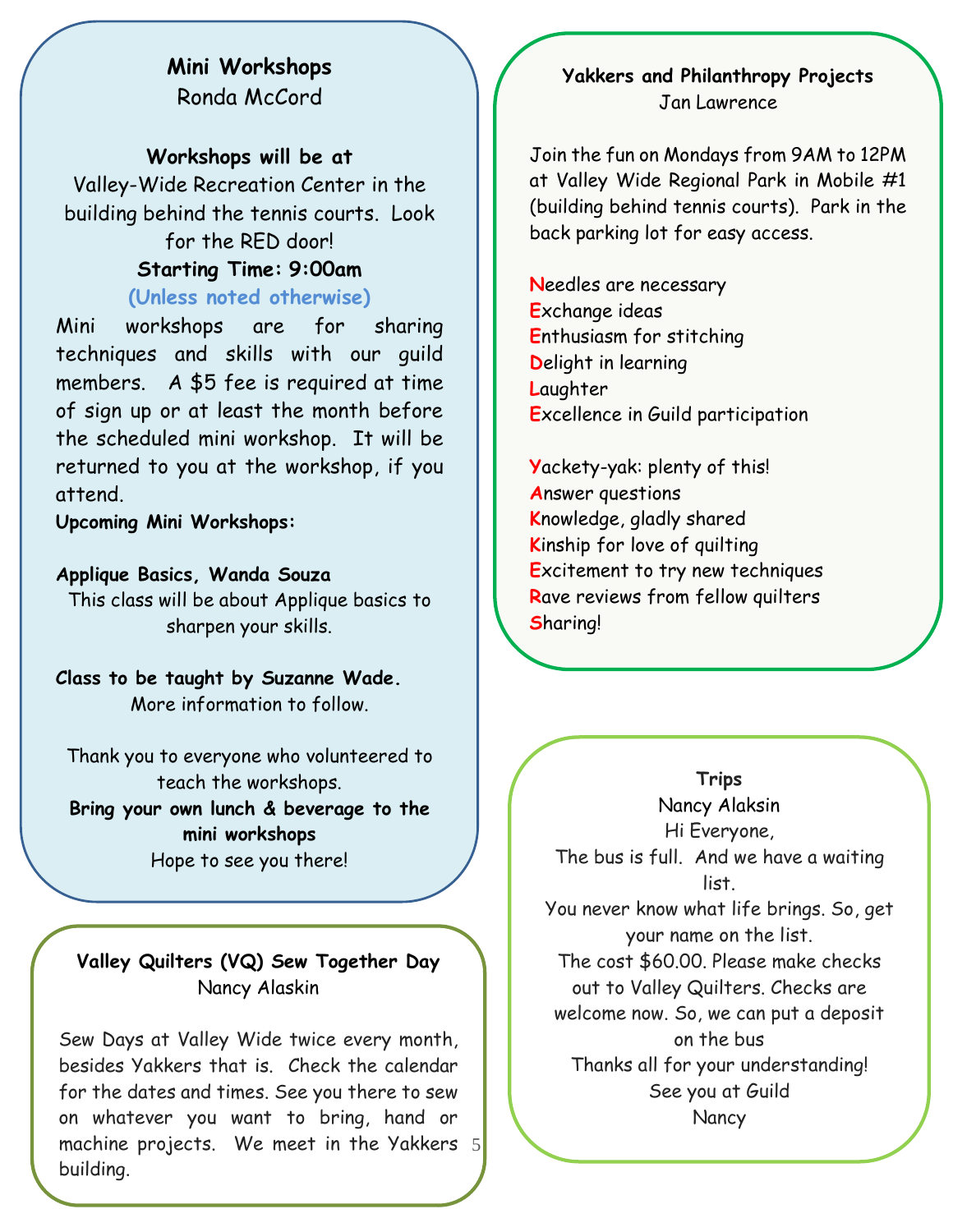#### **Scholarship Breakfast Sign up List**

| Name                 | Dish                  | Name                 | Dish                 |
|----------------------|-----------------------|----------------------|----------------------|
| Diane Elms           | Bagels & Cream Cheese | Linda Card           | Banana Bread         |
| Kathy Smigen         | <b>Sweet Breads</b>   | Kathy Ray            | Egg Casserole        |
| Marinanne Crouch     | ?                     | Grace Ward           | Choc, Zucchini Bread |
| Elaine Giometti      | Coffee Cake           | Gloria Barela        | Egg Casserole        |
| Ann Lontz            | 2                     | Pat Spurgeon         | Cookies              |
| Linda Wayment        | Ç                     | Diane Best           | Veg. Salad           |
| Judy Bjorklund       | Mini Kisch            | <b>Sharon Brewer</b> | Breakfast casserole  |
| Rosalie Reed         | ?                     | Deanna Coleman       | Surprise             |
| Shirley Mykris       | Fruit                 | Nancy Witt           | Salad                |
| Sally Isaacson       | Coffee Cake           | Linda Snider         | Potato Salad         |
| Jeananne McGough     | Cookies               | Sue Roberts          | Breakfast casserole  |
| Mary Myers           | 2                     | Joan Dorr            | Yogurt               |
| Edna Hornkohl        | Surprise              | Sally Hill           | Fruit                |
| Kathy Barbay         | <b>Deviled Eggs</b>   | Amy Mora             | Fruit                |
| Vannarin Warner      | Deviled Eggs          | Suzanne Wade         | Bacon                |
| Lyla Stigall         | Fruit                 | Ginny Anderson       | Home Fries           |
| Johnnie D'Alessandro | Egg Dish              | Wanda Souza          | Egg Casserole        |

Lorie Mathis

#### **March Show and Tell** Diane Best and Cleta Colston

Name Cuilt Description Cuilt Description Mike Yeager South West Totem Pole Lori Amy Mora Dream Machine, Mini & "Whiz Kid" Amy Lorie Mathis Blue Birds, 2 quilts-no name Lorie Janet Swindell Mini Sewing Machine None Sue Leuschen Drum for our drummer Marianne Lyla Stigall 3 quilt tops None

If you have something to share, please post on our Facebook page at **Hemet Valley Quilters or**  bring to our next guild meeting, so that all can see.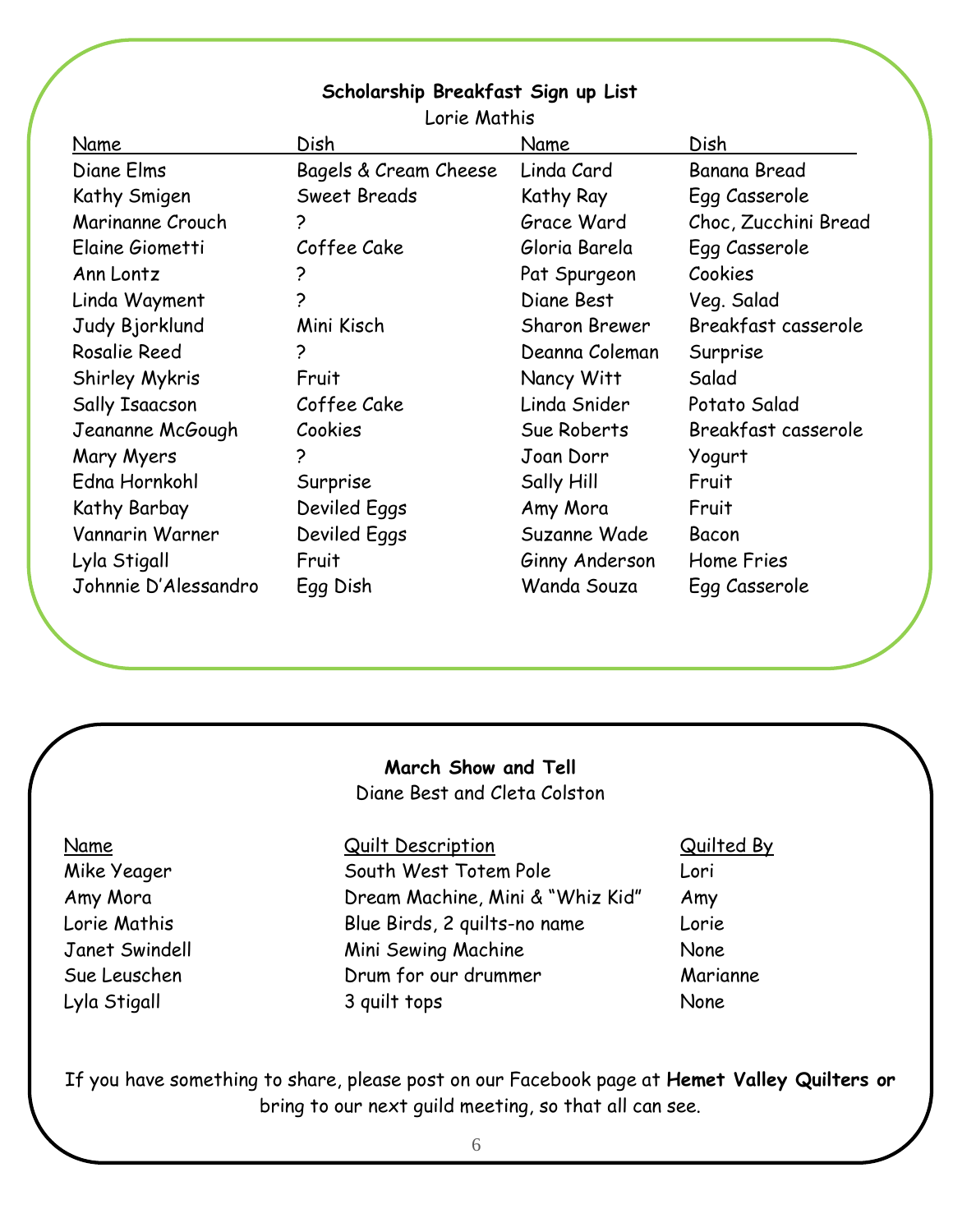

# **Please support Our Vendors**